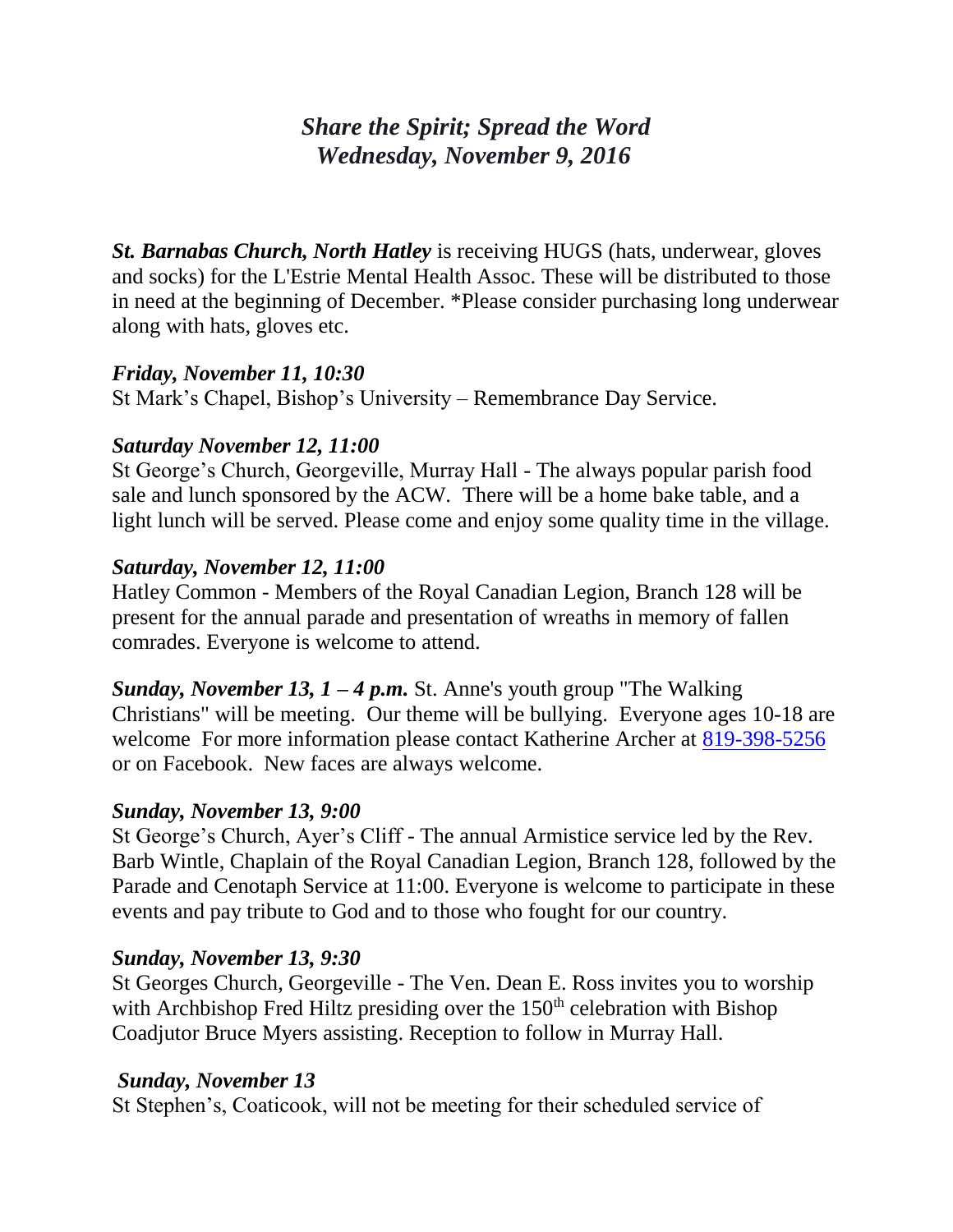Morning Prayer. Instead the congregation will meet at the Cenotaph at 11 a.m. for the service of remembrance.

# *Sunday, November 19, 9 – 11:30 a.m.*

Christmas Coffee Party and Santa Sale in Christ Church Hall, 548 Dufferin, in Stanstead. Sale of Santas, drawings, attic treasures, Jewelry, great coffee and lots of goodies, food tables, and much more. Please join us for a good morning of fellowship and a chance to pick up the perfect Christmas gift.

# *Saturday, November 26, 1:30 – 3:00*

St Anne's Church, Richmond - Annual Christmas Tea and Bazaar. Bazaar and food tables open at 1 pm. Tea from 1:30 to 3:00. Silent auction closes at 3:00.

# *Saturday, November 26, 1:00 – 4:00*

St George's Church, Lennoxville – Christmas Bazaar and Tea. Silent auction, delightful muddle, home cooking, candy, jewelry, hand-knit/crochet items along with other hand-crafted goodies make interesting sales tables. Admission of \$7.00 for the tea. All welcome!

# *Saturday, November 26, 7:30 and Sunday, November 27, 4:00.*

St Mark's Chapel, Bishop's University - Service of Lessons and Carols for Advent and Christmas. The chapel choir is under the direction of Sarah Heath and will be accompanied on the organ by Mi-Kyong Lee. There will be a free will offering to benefit local charities.

# *Sunday, November 27, 2016, 10:30*

St. Stephen`s Church, Coaticook - Annual Seamen Shoebox Service. Graham Reynolds from the Port of Quebec Seaman's Mission will be attending and will take the shoeboxes back to Quebec to be distributed to the seaman. Lunch reservations will be taken for the Restaurant Jacko`s, Coaticook. To reserve, please contact Sharrell Matthews at [819-837-0192](tel:819-837-0192) before Nov. 22nd. Service at Ayer`s Cliff will be cancelled that day. Everyone welcome !!

#### *December 3, 9:00 – 11:30*

St George's Church, Ayer's Cliff - Christmas Bazaar with many beautiful gift ideas. Set aside the morning for your Christmas shopping.

#### *Sunday, December 4, 2 p.m.*

The Christmas version of Country Gospel Hour at St. Augustine's Anglican Church in Danville. The young people will perform the play "A Christmas to Believe In"